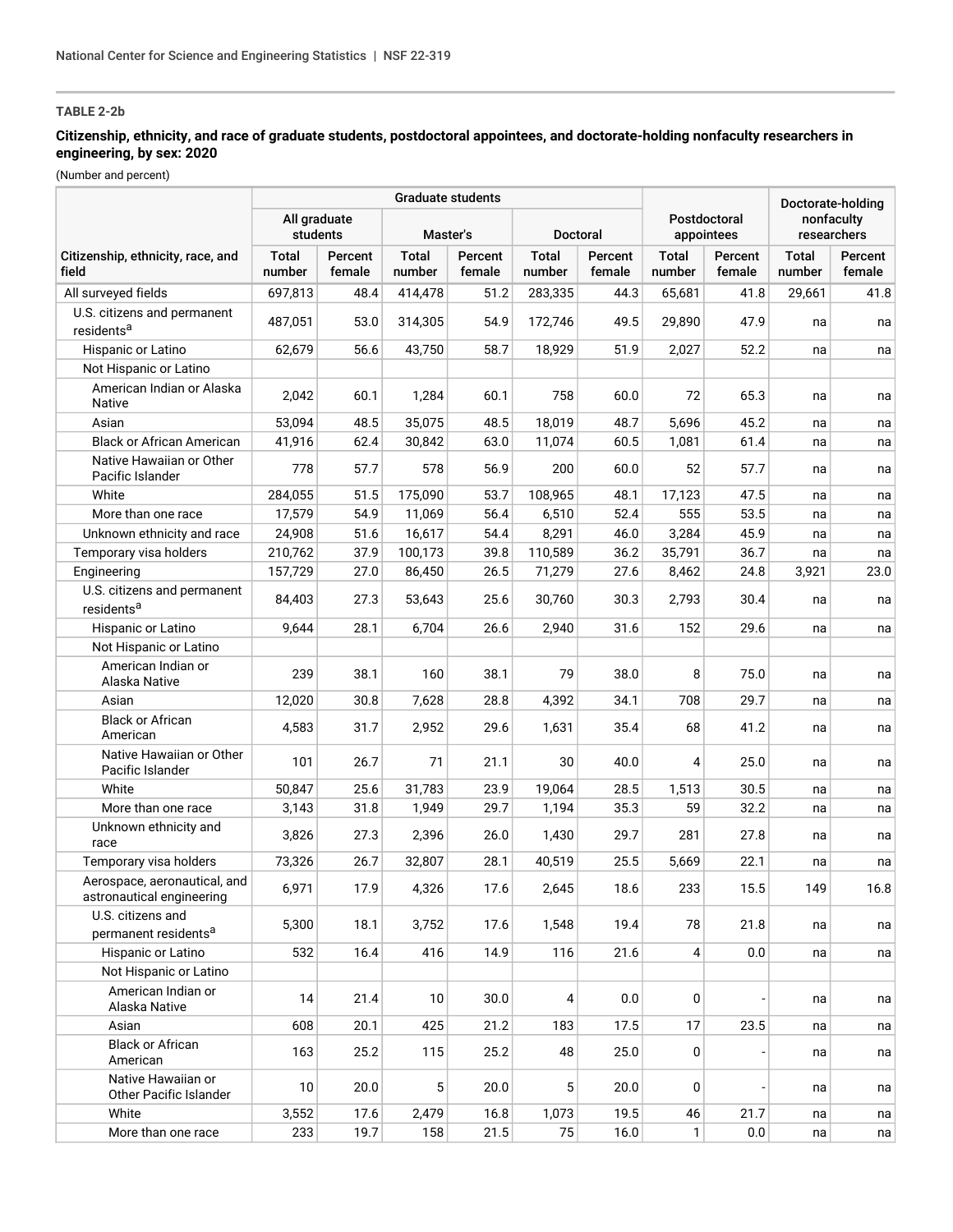## **Citizenship, ethnicity, and race of graduate students, postdoctoral appointees, and doctorate-holding nonfaculty researchers in engineering, by sex: 2020**

|                                                                           |                          |                   | <b>Graduate students</b> | Postdoctoral<br>appointees |                        | Doctorate-holding<br>nonfaculty<br>researchers |                 |                   |                        |                   |
|---------------------------------------------------------------------------|--------------------------|-------------------|--------------------------|----------------------------|------------------------|------------------------------------------------|-----------------|-------------------|------------------------|-------------------|
|                                                                           | All graduate<br>students |                   | Master's                 |                            |                        |                                                |                 | <b>Doctoral</b>   |                        |                   |
| Citizenship, ethnicity, race, and<br>field                                | <b>Total</b><br>number   | Percent<br>female | <b>Total</b><br>number   | Percent<br>female          | <b>Total</b><br>number | Percent<br>female                              | Total<br>number | Percent<br>female | <b>Total</b><br>number | Percent<br>female |
| Unknown ethnicity and<br>race                                             | 188                      | 18.6              | 144                      | 17.4                       | 44                     | 22.7                                           | 10              | 30.0              | na                     | na                |
| Temporary visa holders                                                    | 1,671                    | 17.4              | 574                      | 17.4                       | 1,097                  | 17.3                                           | 155             | 12.3              | na                     | na                |
| Biological, biomedical, and<br>biosystems engineering                     | 12,775                   | 45.0              | 4,536                    | 47.0                       | 8,239                  | 43.9                                           | 1,696           | 35.8              | 525                    | 36.8              |
| U.S. citizens and<br>permanent residents <sup>a</sup>                     | 8,890                    | 45.4              | 3,303                    | 46.2                       | 5,587                  | 44.9                                           | 726             | 39.8              | na                     | na                |
| Hispanic or Latino                                                        | 956                      | 47.3              | 383                      | 50.1                       | 573                    | 45.4                                           | 39              | 46.2              | na                     | na                |
| Not Hispanic or Latino                                                    |                          |                   |                          |                            |                        |                                                |                 |                   |                        |                   |
| American Indian or<br>Alaska Native                                       | 22                       | 68.2              | 7                        | 42.9                       | 15                     | 80.0                                           | 3               | 66.7              | na                     | na                |
| Asian                                                                     | 1,690                    | 46.0              | 688                      | 47.4                       | 1,002                  | 45.1                                           | 201             | 39.8              | na                     | na                |
| <b>Black or African</b><br>American                                       | 450                      | 51.6              | 188                      | 52.1                       | 262                    | 51.1                                           | 30              | 46.7              | na                     | na                |
| Native Hawaiian or<br>Other Pacific Islander                              | 14                       | 35.7              | 4                        | 0.0                        | 10                     | 50.0                                           | 0               |                   | na                     | na                |
| White                                                                     | 4,953                    | 43.9              | 1,713                    | 44.0                       | 3,240                  | 43.8                                           | 386             | 38.9              | na                     | na                |
| More than one race                                                        | 399                      | 50.9              | 153                      | 47.1                       | 246                    | 53.3                                           | 17              | 64.7              | na                     | na                |
| Unknown ethnicity and<br>race                                             | 406                      | 44.1              | 167                      | 48.5                       | 239                    | 41.0                                           | 50              | 28.0              | na                     | na                |
| Temporary visa holders                                                    | 3,885                    | 44.2              | 1,233                    | 49.2                       | 2,652                  | 41.9                                           | 970             | 32.8              | na                     | na                |
| Chemical, petroleum, and<br>chemical-related engineering                  | 10,554                   | 31.8              | 2,942                    | 30.7                       | 7,612                  | 32.3                                           | 1,157           | 27.7              | 330                    | 26.4              |
| U.S. citizens and<br>permanent residents <sup>a</sup>                     | 5,285                    | 32.2              | 1,676                    | 32.0                       | 3,609                  | 32.3                                           | 358             | 33.5              | na                     | na                |
| Hispanic or Latino                                                        | 506                      | 33.6              | 199                      | 28.6                       | 307                    | 36.8                                           | 20              | 40.0              | na                     | na                |
| Not Hispanic or Latino                                                    |                          |                   |                          |                            |                        |                                                |                 |                   |                        |                   |
| American Indian or<br>Alaska Native                                       | 16                       | 31.3              | 4                        | 25.0                       | 12                     | 33.3                                           | 1               | 100.0             | na                     | na                |
| Asian                                                                     | 821                      | 36.5              | 261                      | 36.8                       | 560                    | 36.4                                           | 76              | 25.0              | na                     | na                |
| <b>Black or African</b><br>American                                       | 255                      | 41.2              | 112                      | 42.9                       | 143                    | 39.9                                           | $\overline{7}$  | 71.4              | na                     | na                |
| Native Hawaiian or<br>Other Pacific Islander                              | 4                        | 25.0              | 1                        | 0.0                        | 3                      | 33.3                                           | 1               | 0.0               | na                     | na                |
| White                                                                     | 3,281                    | 30.2              | 952                      | 30.1                       | 2,329                  | 30.2                                           | 209             | 34.4              | na                     | na                |
| More than one race                                                        | 205                      | 31.7              | 69                       | 29.0                       | 136                    | 33.1                                           | 10              | 40.0              | na                     | na                |
| Unknown ethnicity and<br>race                                             | 197                      | 34.0              | 78                       | 34.6                       | 119                    | 33.6                                           | 34              | 32.4              | na                     | na                |
| Temporary visa holders                                                    | 5,269                    | 31.4              | 1,266                    | 29.1                       | 4,003                  | 32.2                                           | 799             | 25.2              | na                     | na                |
| Civil, environmental,<br>transportation and related<br>engineering fields | 18,304                   | 34.8              | 10,819                   | 35.3                       | 7,485                  | 34.1                                           | 1,006           | 28.1              | 488                    | 24.2              |
| U.S. citizens and<br>permanent residents <sup>a</sup>                     | 9,801                    | 38.2              | 7,339                    | 36.5                       | 2,462                  | 43.3                                           | 339             | 33.3              | na                     | na                |
| Hispanic or Latino                                                        | 1,391                    | 39.0              | 1,103                    | 36.6                       | 288                    | 47.9                                           | 19              | 31.6              | na                     | na                |
| Not Hispanic or Latino                                                    |                          |                   |                          |                            |                        |                                                |                 |                   |                        |                   |
| American Indian or<br>Alaska Native                                       | 46                       | 43.5              | 36                       | 50.0                       | 10                     | 20.0                                           | $\mathbf{1}$    | 0.0               | na                     | na                |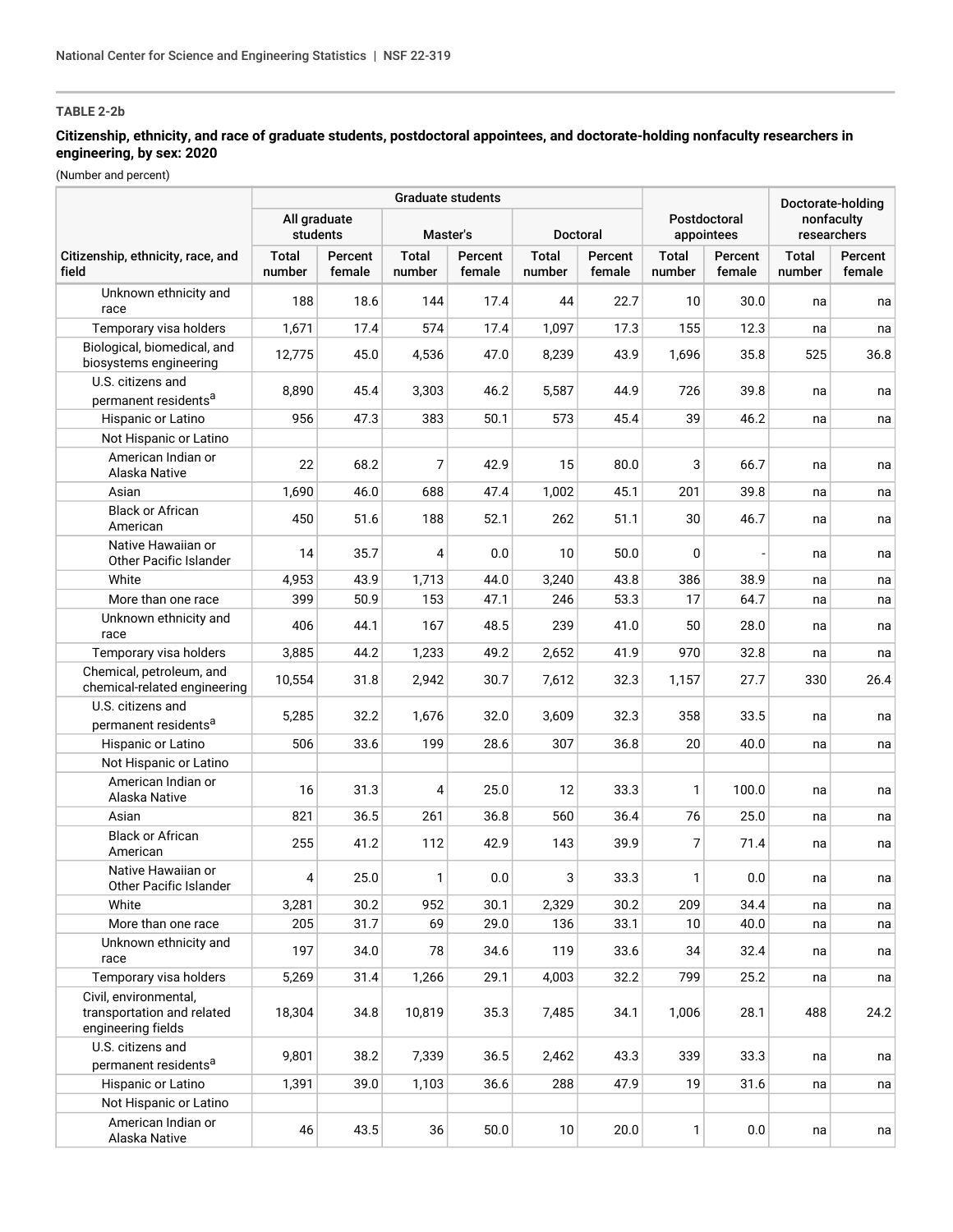## **Citizenship, ethnicity, and race of graduate students, postdoctoral appointees, and doctorate-holding nonfaculty researchers in engineering, by sex: 2020**

|                                                                              |                          |                   | Graduate students      |                   |                        | Doctorate-holding |                            |                   |                           |                   |
|------------------------------------------------------------------------------|--------------------------|-------------------|------------------------|-------------------|------------------------|-------------------|----------------------------|-------------------|---------------------------|-------------------|
|                                                                              | All graduate<br>students |                   | Master's               |                   | Doctoral               |                   | Postdoctoral<br>appointees |                   | nonfaculty<br>researchers |                   |
| Citizenship, ethnicity, race, and<br>field                                   | <b>Total</b><br>number   | Percent<br>female | <b>Total</b><br>number | Percent<br>female | <b>Total</b><br>number | Percent<br>female | <b>Total</b><br>number     | Percent<br>female | Total<br>number           | Percent<br>female |
| Asian                                                                        | 1,060                    | 40.5              | 817                    | 38.9              | 243                    | 45.7              | 76                         | 36.8              | na                        | na                |
| <b>Black or African</b><br>American                                          | 509                      | 35.8              | 347                    | 34.6              | 162                    | 38.3              | 5                          | 40.0              | na                        | na                |
| Native Hawaiian or<br><b>Other Pacific Islander</b>                          | 17                       | 29.4              | 14                     | 28.6              | 3                      | 33.3              | 2                          | 0.0               | na                        | na                |
| White                                                                        | 5,962                    | 37.7              | 4,413                  | 36.0              | 1,549                  | 42.5              | 189                        | 33.9              | na                        | na                |
| More than one race                                                           | 347                      | 44.4              | 261                    | 42.9              | 86                     | 48.8              | 9                          | 22.2              | na                        | na                |
| Unknown ethnicity and<br>race                                                | 469                      | 35.8              | 348                    | 33.0              | 121                    | 43.8              | 38                         | 28.9              | na                        | na                |
| Temporary visa holders                                                       | 8,503                    | 30.9              | 3,480                  | 32.7              | 5,023                  | 29.6              | 667                        | 25.5              | na                        | na                |
| Electrical, electronics,<br>communications and<br>computer engineering       | 43,032                   | 21.9              | 25,312                 | 23.3              | 17,720                 | 19.8              | 1,302                      | 16.7              | 706                       | 16.1              |
| U.S. citizens and<br>permanent residents <sup>a</sup>                        | 17,078                   | 17.2              | 11,749                 | 16.8              | 5,329                  | 17.9              | 360                        | 19.4              | na                        | na                |
| Hispanic or Latino                                                           | 1,918                    | 15.6              | 1,460                  | 16.0              | 458                    | 14.4              | 22                         | 13.6              | na                        | na                |
| Not Hispanic or Latino                                                       |                          |                   |                        |                   |                        |                   |                            |                   |                           |                   |
| American Indian or<br>Alaska Native                                          | 35                       | 31.4              | 28                     | 35.7              | 7                      | 14.3              | 0                          |                   | na                        | na                |
| Asian                                                                        | 3,302                    | 22.7              | 2,346                  | 21.9              | 956                    | 24.8              | 108                        | 13.0              | na                        | na                |
| <b>Black or African</b><br>American                                          | 974                      | 19.7              | 674                    | 18.4              | 300                    | 22.7              | 6                          | 16.7              | na                        | na                |
| Native Hawaiian or<br>Other Pacific Islander                                 | 8                        | 12.5              | 7                      | 14.3              | 1                      | 0.0               | 0                          |                   | na                        | na                |
| White                                                                        | 9,316                    | 14.6              | 6,217                  | 14.4              | 3,099                  | 14.9              | 167                        | 20.4              | na                        | na                |
| More than one race                                                           | 595                      | 21.0              | 434                    | 19.1              | 161                    | 26.1              | 6                          | 16.7              | na                        | na                |
| Unknown ethnicity and<br>race                                                | 930                      | 20.6              | 583                    | 19.6              | 347                    | 22.5              | 51                         | 33.3              | na                        | na                |
| Temporary visa holders                                                       | 25,954                   | 24.9              | 13,563                 | 29.0              | 12,391                 | 20.5              | 942                        | 15.6              | na                        | na                |
| Industrial, manufacturing,<br>systems engineering and<br>operations research | 14,869                   | 30.1              | 11,030                 | 29.8              | 3,839                  | 31.0              | 194                        | 18.6              | 155                       | 20.0              |
| U.S. citizens and<br>permanent residents <sup>a</sup>                        | 8,301                    | 29.3              | 6,877                  | 29.3              | 1,424                  | 29.5              | 58                         | 17.2              | na                        | na                |
| Hispanic or Latino                                                           | 1,120                    | 33.4              | 1,024                  | 33.3              | 96                     | 34.4              | 2                          | 50.0              | na                        | na                |
| Not Hispanic or Latino                                                       |                          |                   |                        |                   |                        |                   |                            |                   |                           |                   |
| American Indian or<br>Alaska Native                                          | 19                       | 52.6              | 17                     | 52.9              | $\overline{2}$         | 50.0              | $\mathbf{0}$               |                   | na                        | na                |
| Asian                                                                        | 975                      | 34.1              | 798                    | 34.6              | 177                    | 31.6              | 8                          | 0.0               | na                        | na                |
| <b>Black or African</b><br>American                                          | 623                      | 32.7              | 488                    | 31.6              | 135                    | 37.0              | $\overline{2}$             | 50.0              | na                        | na                |
| Native Hawaiian or<br>Other Pacific Islander                                 | 17                       | 23.5              | 16                     | 25.0              | 1                      | 0.0               | 0                          |                   | na                        | na                |
| White                                                                        | 4,879                    | 26.8              | 4,011                  | 26.9              | 868                    | 26.7              | 40                         | 15.0              | na                        | na                |
| More than one race                                                           | 246                      | 33.3              | 196                    | 31.6              | 50                     | 40.0              | 1                          | 0.0               | na                        | na                |
| Unknown ethnicity and<br>race                                                | 422                      | 27.7              | 327                    | 27.2              | 95                     | 29.5              | 5                          | 40.0              | na                        | na                |
| Temporary visa holders                                                       | 6,568                    | 31.1              | 4,153                  | 30.6              | 2,415                  | 31.9              | 136                        | 19.1              | na                        | na                |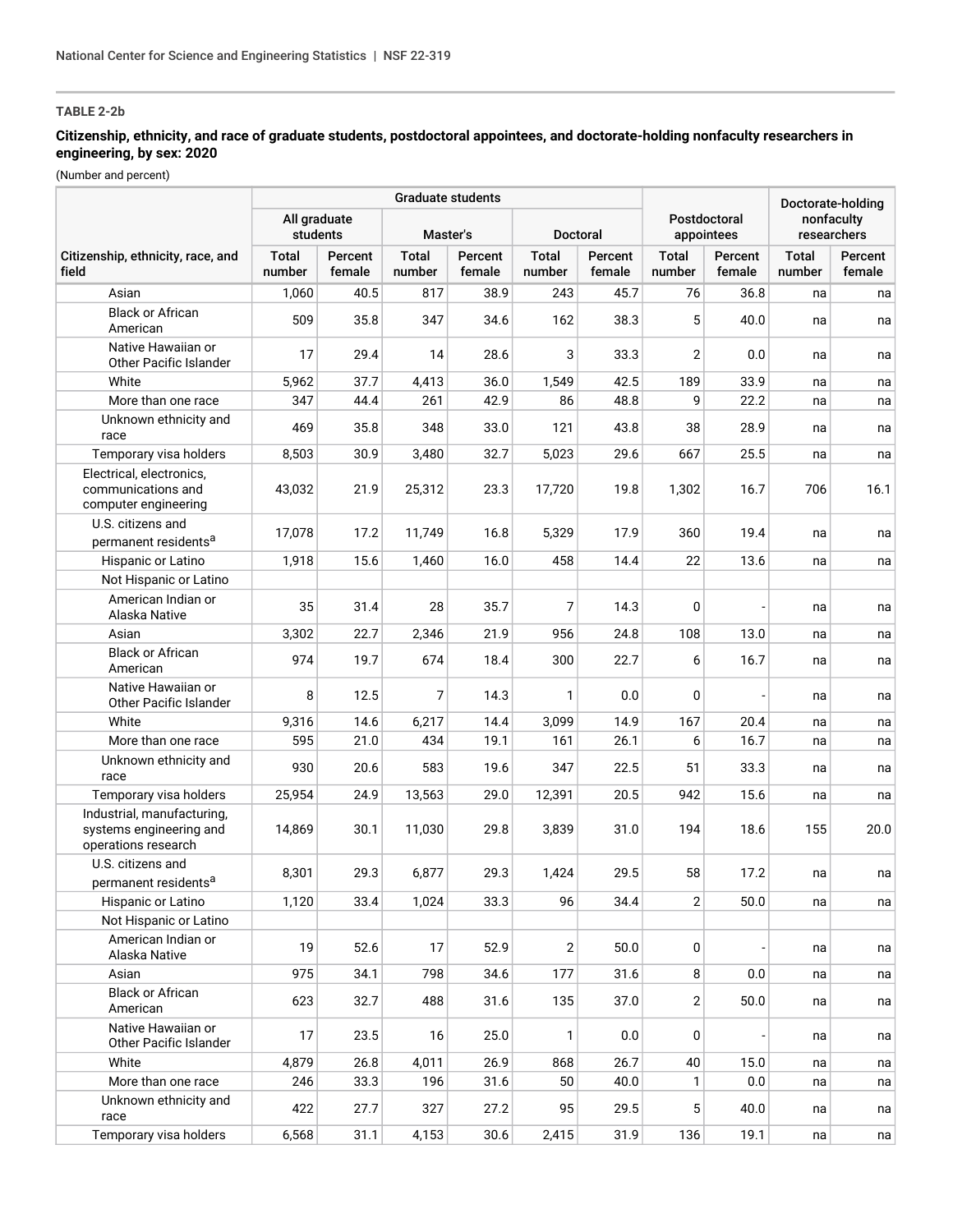## **Citizenship, ethnicity, and race of graduate students, postdoctoral appointees, and doctorate-holding nonfaculty researchers in engineering, by sex: 2020**

|                                                                       |                          |                   | <b>Graduate students</b> |                   |                 | Doctorate-holding |                            |                   |                           |                   |
|-----------------------------------------------------------------------|--------------------------|-------------------|--------------------------|-------------------|-----------------|-------------------|----------------------------|-------------------|---------------------------|-------------------|
|                                                                       | All graduate<br>students |                   | Master's                 |                   | <b>Doctoral</b> |                   | Postdoctoral<br>appointees |                   | nonfaculty<br>researchers |                   |
| Citizenship, ethnicity, race, and<br>field                            | <b>Total</b><br>number   | Percent<br>female | <b>Total</b><br>number   | Percent<br>female | Total<br>number | Percent<br>female | Total<br>number            | Percent<br>female | Total<br>number           | Percent<br>female |
| Mechanical engineering                                                | 25,782                   | 18.2              | 14,305                   | 16.8              | 11,477          | 20.0              | 1,149                      | 17.8              | 469                       | 16.6              |
| U.S. citizens and                                                     |                          | 20.0              |                          |                   |                 | 23.0              | 332                        |                   |                           |                   |
| permanent residents <sup>a</sup>                                      | 14,362                   |                   | 9,557                    | 18.5              | 4,805           |                   |                            | 18.7              | na                        | na                |
| Hispanic or Latino                                                    | 1,818                    | 19.1              | 1,262                    | 17.4              | 556             | 22.8              | 18                         | 11.1              | na                        | na                |
| Not Hispanic or Latino                                                |                          |                   |                          |                   |                 |                   |                            |                   |                           |                   |
| American Indian or<br>Alaska Native                                   | 38                       | 26.3              | 24                       | 33.3              | 14              | 14.3              | 0                          |                   | na                        | na                |
| Asian                                                                 | 1,800                    | 23.0              | 1,220                    | 20.3              | 580             | 28.6              | 99                         | 18.2              | na                        | na                |
| <b>Black or African</b><br>American                                   | 561                      | 24.8              | 336                      | 22.6              | 225             | 28.0              | 4                          | 25.0              | na                        | na                |
| Native Hawaiian or<br>Other Pacific Islander                          | 9                        | 11.1              | 8                        | 12.5              | 1               | 0.0               | 0                          |                   | na                        | na                |
| White                                                                 | 8,990                    | 18.9              | 5,986                    | 17.7              | 3,004           | 21.4              | 166                        | 18.1              | na                        | na                |
| More than one race                                                    | 538                      | 25.3              | 341                      | 23.5              | 197             | 28.4              | 7                          | 0.0               | na                        | na                |
| Unknown ethnicity and<br>race                                         | 608                      | 20.4              | 380                      | 20.3              | 228             | 20.6              | 38                         | 28.9              | na                        | na                |
| Temporary visa holders                                                | 11,420                   | 16.0              | 4,748                    | 13.5              | 6,672           | 17.8              | 817                        | 17.4              | na                        | na                |
| Metallurgical, mining,<br>materials and related<br>engineering fields | 7,181                    | 31.9              | 2,299                    | 32.9              | 4,882           | 31.4              | 630                        | 21.6              | 299                       | 22.4              |
| U.S. citizens and<br>permanent residents <sup>a</sup>                 | 3,943                    | 34.2              | 1,494                    | 35.7              | 2,449           | 33.2              | 169                        | 33.1              | na                        | na                |
| Hispanic or Latino                                                    | 423                      | 36.4              | 160                      | 43.1              | 263             | 32.3              | 9                          | 33.3              | na                        | na                |
| Not Hispanic or Latino                                                |                          |                   |                          |                   |                 |                   |                            |                   |                           |                   |
| American Indian or<br>Alaska Native                                   | 9                        | 33.3              | 4                        | 25.0              | 5               | 40.0              | 3                          | 100.0             | na                        | na                |
| Asian                                                                 | 536                      | 39.4              | 198                      | 35.4              | 338             | 41.7              | 48                         | 35.4              | na                        | na                |
| <b>Black or African</b><br>American                                   | 168                      | 44.0              | 65                       | 53.8              | 103             | 37.9              | 3                          | 66.7              | na                        | na                |
| Native Hawaiian or<br>Other Pacific Islander                          | 4                        | 75.0              | $\mathbf{2}$             | 100.0             | 2               | 50.0              | 0                          |                   | na                        | na                |
| White                                                                 | 2,502                    | 31.5              | 945                      | 32.7              | 1,557           | 30.8              | 95                         | 31.6              | na                        | na                |
| More than one race                                                    | 166                      | 38.6              | 66                       | 45.5              | 100             | 34.0              | 3                          | 0.0               | na                        | na                |
| Unknown ethnicity and<br>race                                         | 135                      | 37.0              | 54                       | 33.3              | 81              | 39.5              | 8                          | 12.5              | na                        | na                |
| Temporary visa holders                                                | 3,238                    | 29.2              | 805                      | 27.7              | 2,433           | 29.6              | 461                        | 17.4              | na                        | na                |
| Other engineering                                                     | 18,261                   | 27.3              | 10,881                   | 27.3              | 7,380           | 27.3              | 1,095                      | 23.9              | 800                       | 23.4              |
| U.S. citizens and<br>permanent residents <sup>a</sup>                 | 11,443                   | 26.4              | 7,896                    | 25.8              | 3,547           | 28.0              | 373                        | 30.0              | na                        | na                |
| Hispanic or Latino                                                    | 980                      | 29.0              | 697                      | 29.0              | 283             | 29.0              | 19                         | 21.1              | na                        | na                |
| Not Hispanic or Latino                                                |                          |                   |                          |                   |                 |                   |                            |                   |                           |                   |
| American Indian or<br>Alaska Native                                   | 40                       | 35.0              | 30                       | 26.7              | 10              | 60.0              | 0                          |                   | na                        | na                |
| Asian                                                                 | 1,228                    | 29.6              | 875                      | 30.1              | 353             | 28.3              | 75                         | 40.0              | na                        | na                |
| <b>Black or African</b><br>American                                   | 880                      | 32.3              | 627                      | 30.5              | 253             | 36.8              | 11                         | 18.2              | na                        | na                |
| Native Hawaiian or<br>Other Pacific Islander                          | 18                       | 27.8              | 14                       | 14.3              | $\vert 4 \vert$ | 75.0              | 1                          | 100.0             | na                        | na                |